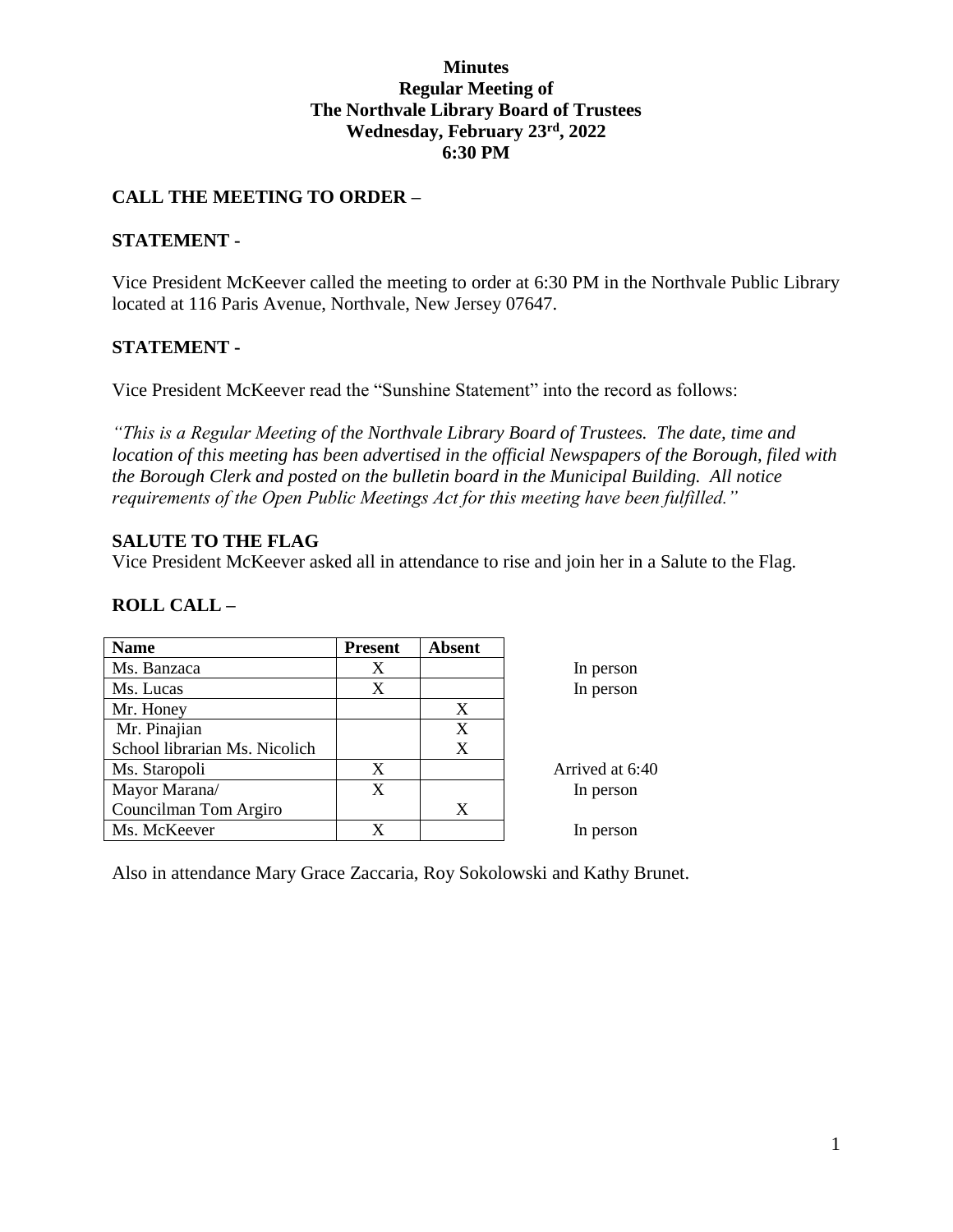# **APPROVAL OF MINUTES**

Resolved to approve the minutes from the January  $26<sup>th</sup>$ ,  $2022$  regular board meeting. The minutes were adopted on a roll call vote as follows:

| <b>Name</b>   | <b>ACTION</b> | <b>YES</b> | N <sub>O</sub> | <b>ABSENT</b> | <b>ABSTAIN</b> |
|---------------|---------------|------------|----------------|---------------|----------------|
| Ms. Banzaca   | Motion        | X          |                |               |                |
| Ms. Lucas     | second        | X          |                |               |                |
| Mr. Honey     |               |            |                | X             |                |
| Mr. Pinajian  |               |            |                | X             |                |
| Ms. Nicolich  |               |            |                |               |                |
| Ms. Staropoli |               | X          |                |               |                |
| Mayor Marana  |               | X          |                |               |                |
| Mr. Argiro    |               |            |                |               |                |
| Ms. McKeever  |               |            |                |               |                |

## **GENERAL DISCUSSION –**

#### **DIRECTORS REPORT-Administrative**

Library Cards: 1,941 patrons registered as of February 18, 14 new library cards since January's report.

# **Building**

Window air conditioner still needs to be installed in the Children's room.

## **Strategic Plan**

Met with architect, Roy Sokolowski from ALSA and discussed the renovation project begun in 2020. He feels he can use the same specs with a few minor changes and that we can move forward to the next step of bidding on the project if the library board approved his revised plan and the funding is available.

Working on the State Report for State Aid. Corresponded with Shuaib Firozvi, our CFO to meet regarding verifying figures and providing signatures that are needed by the March 15, 2020 deadline.

Collaborative events with the Northvale School. A teacher Tina Lanciotti,  $5<sup>th</sup>$  Grade English is reaching out to hold a Spring Fest event on our lawn to promote school, summer camp, ESL and our library services.

Met with Pam at the Senior Center to discuss program sharing. Received permission to hold Yoga Classes on Tuesday evenings March/April. Collaborated on events upcoming in march and April, i.e.: Morning Book Club, Yoga and Jewelry Making.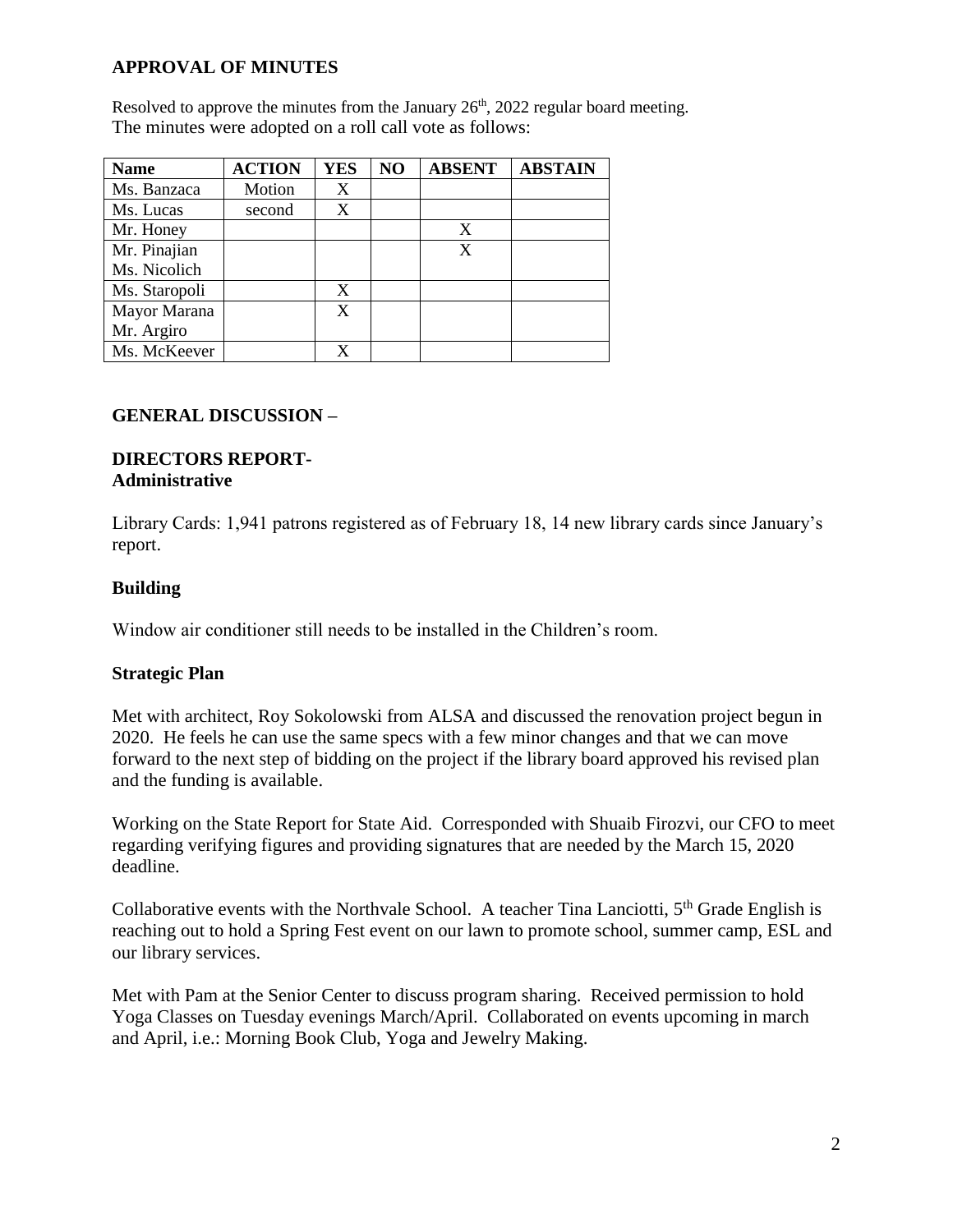## **BCCLS**

Attended the annual orientation for New Directors on February 16<sup>th</sup> and 23<sup>rd</sup>. Received a check from BCCLS in the amount of \$2,822.58. Appointed to two committees in BCCLS: Elections and Member Services Committee.

## **January Program Highlights**

Story Time: 8 in-person 18 FB views Juvenile Crafts: 6 in person Music with Miss Nita: 9 in person Adult Korean Book Club: 6 via Zoom Adult Board Game: canceled Canvas painting with Kari: canceled Arts and Crafts with Pam: canceled White Pretzel craft: 6 attended

## **Upcoming March Programs/Ideas**

Juvenile Crafts: March 2: Dr. Seuss Craft, March 9: Dinosaur Craft, March 16: St. Patrick's Day Craft, March 23: Caterpillar Craft Adult program Canvas Painting with Miss Kari March 15 Adult Purple Mat Yoga March 22, 29, April 5 & 12 Medicare 101 Zoom March 12 Adult Korean Book Club March 8 Adult Morning Book Club March 29 Juvenile Program Makers Day March 26 Marianne and Director All day program Library Thing: A new addition for March is our Bakeware to be checked out by patrons

## **Friends of the Library Report-**

The meeting is coming up on the  $28<sup>th</sup>$ . The group will be voting on museum passes that will be offered for this year to the library.

**Treasurer's Report**the Bank balances as of end of January 2022 are as follows:

Northvale Municipal Library Bank Account: \$48,305.00 Northvale Municipal Library Capital Expense account: \$199,478.52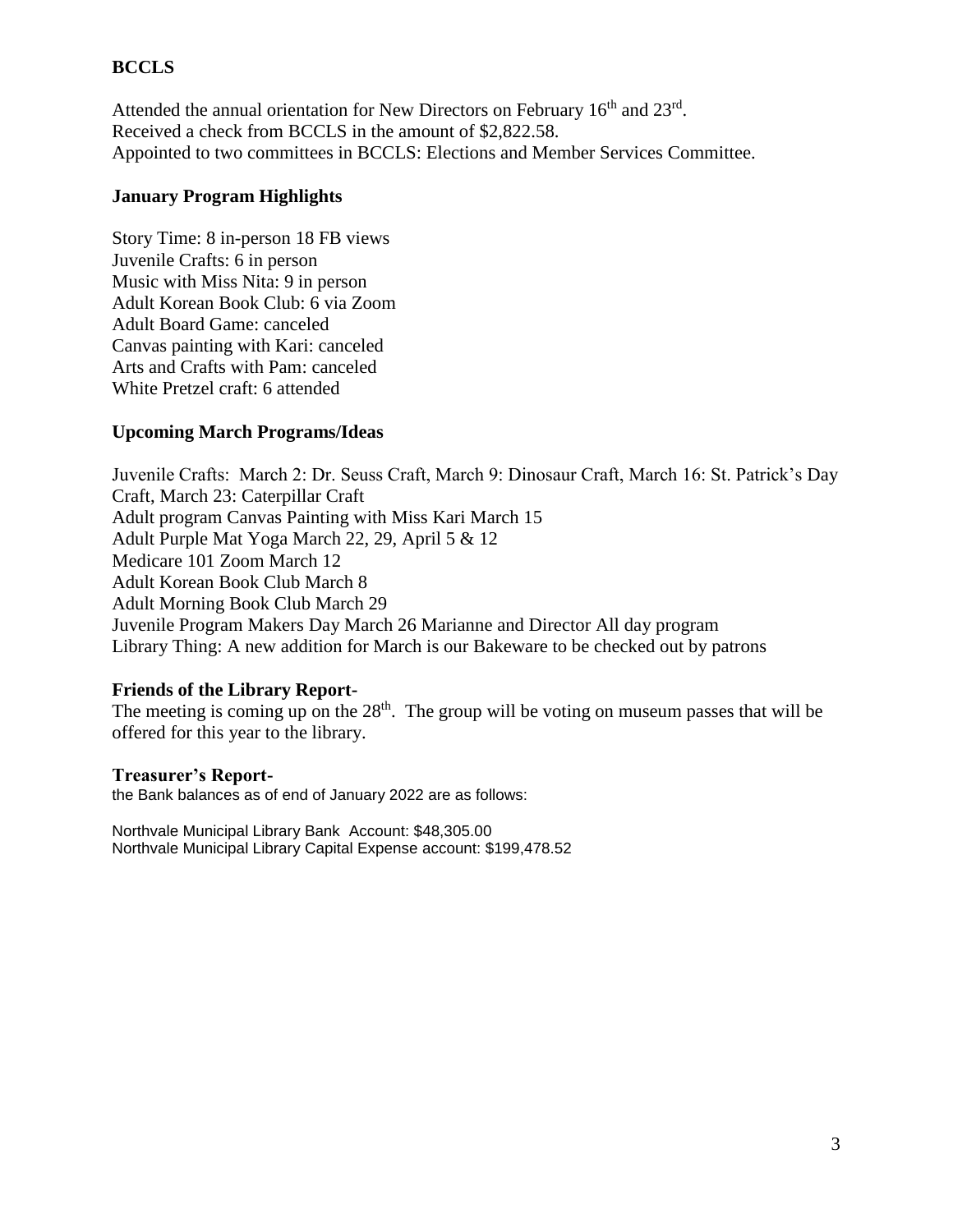# **ROLL CALL VOTES-**

Resolved to approve the regular account claims list for February in the amount of \$3,389.34. The resolution was adopted on a roll call vote as follows:

| <b>Name</b>   | <b>ACTION</b> | <b>YES</b>       | NO | <b>ABSENT</b> | <b>ABSTAIN</b> |
|---------------|---------------|------------------|----|---------------|----------------|
| Ms. Banzaca   | Motion        | X                |    |               |                |
| Ms. Lucas     | second        | $\boldsymbol{X}$ |    |               |                |
| Mr. Honey     |               |                  |    | X             |                |
| Mr. Pinajian  |               |                  |    | X             |                |
| Ms. Nicolich  |               |                  |    |               |                |
| Ms. Staropoli |               | X                |    |               |                |
| Mayor Marana  |               | X                |    |               |                |
| Mr. Argiro    |               |                  |    |               |                |
| Ms. McKeever  |               |                  |    |               |                |

Resolved to approve the replenishment of petty cash for \$75. The resolution was adopted on a roll call vote as follows:

| <b>Name</b>   | <b>ACTION</b> | <b>YES</b> | NO | <b>ABSENT</b> | <b>ABSTAIN</b> |
|---------------|---------------|------------|----|---------------|----------------|
| Ms. Banzaca   | Second        | X          |    |               |                |
| Ms. Lucas     |               | X          |    |               |                |
| Mr. Honey     |               |            |    | X             |                |
| Mr. Pinajian  |               |            |    | X             |                |
| Ms. Nicolich  |               |            |    |               |                |
| Ms. Staropoli |               | X          |    |               |                |
| Mayor Marana  | Motion        | X          |    |               |                |
| Mr. Argiro    |               |            |    |               |                |
| Ms. McKeever  |               | X          |    |               |                |

Resolved to approve advertising a job posting to hire a library associate up to 20 hours a week. The resolution was adopted on a roll call vote as follows:

| <b>Name</b>   | <b>ACTION</b> | <b>YES</b> | NO | <b>ABSENT</b> | <b>ABSTAIN</b> |
|---------------|---------------|------------|----|---------------|----------------|
| Ms. Banzaca   |               | X          |    |               |                |
| Ms. Lucas     | Second        | X          |    |               |                |
| Mr. Honey     |               |            |    | X             |                |
| Mr. Pinajian  |               |            |    | X             |                |
| Ms. Nicolich  |               |            |    |               |                |
| Ms. Staropoli | Motion        | X          |    |               |                |
| Mayor Marana  |               | X          |    |               |                |
| Mr. Argiro    |               |            |    |               |                |
| Ms. McKeever  |               |            |    |               |                |